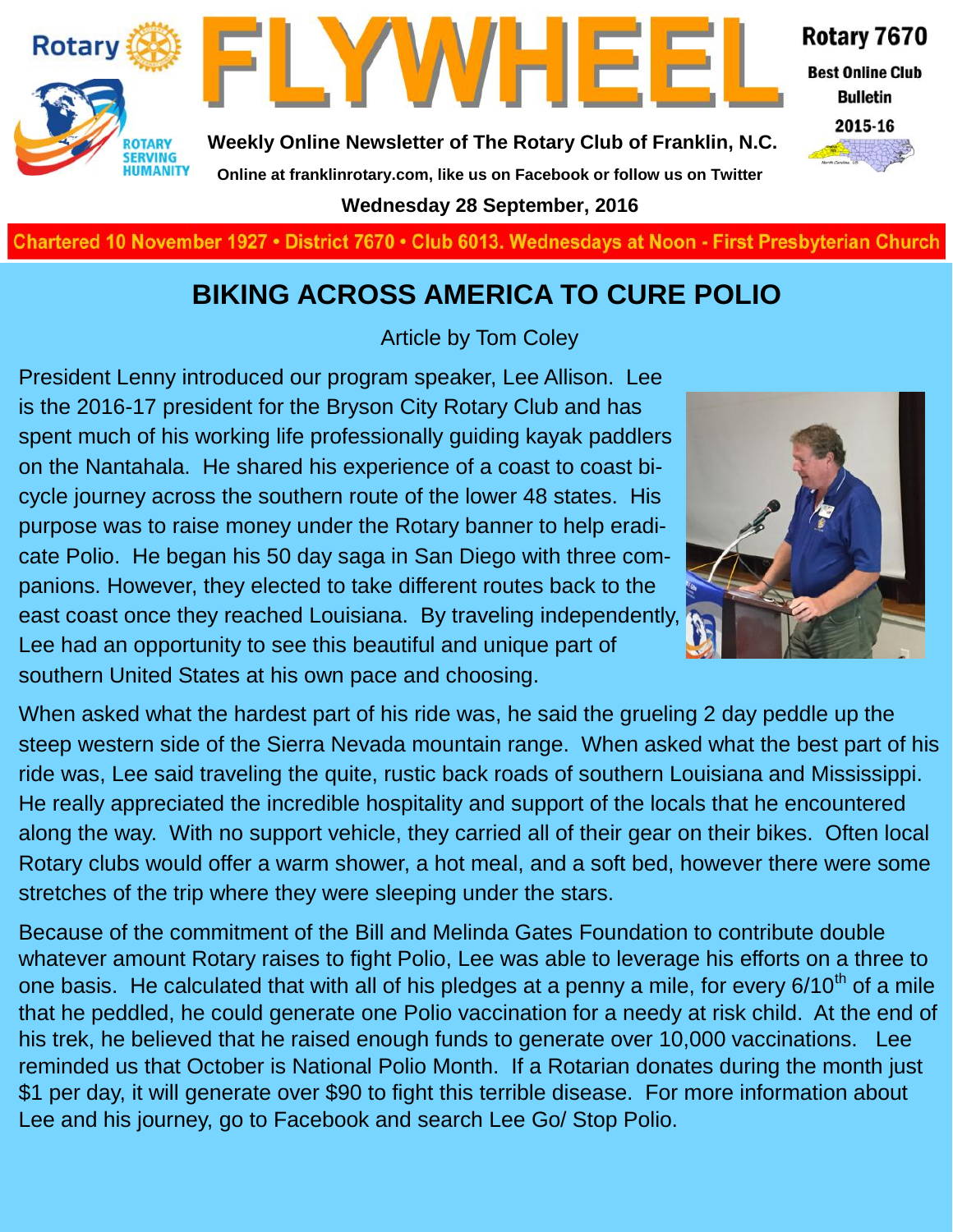



**Weekly Online Newsletter of The Rotary Club of Franklin, N.C. Online at franklinrotary.com, like us on Facebook or follow us on Twitter Wednesday 28 September, 2016**

Rotary 7670 **Best Online Club** 

**Bulletin** 

2015-16

**Charted November 29, 1927 • District 7670 • Club 6013 Wednesdays at Noon - First Presbyterian Church**

#### **ANOTHER New Member!**

Once again the Rotary Club of Franklin continues to bring in new members and on Wednesday the club inducted Hogar Tait, sponsored by John Barbee as it's newest member. Hogar owns and operates the new chocolate shop here in town. Welcome Hogar!



## **Stopping Hunger**

The Rotary Club of Franklin is participating in the Stop Hunger Now



project at Franklin First United Methodist Church. On Wednesday club president Lenny presented FUMC pastor David Beam a check for \$1,000. This is third year the club has participated in this great effort.

## **Saluting Our Educators**

On Wednesday Rotarian Gary Shields recognized Pauletta Clark from Iotla Valley as Macon Co. Teacher of the Year.



James Bryan from Nantahala



School was recognized as Principal of the Year and Vickie Sutton, support person. Congrats to all!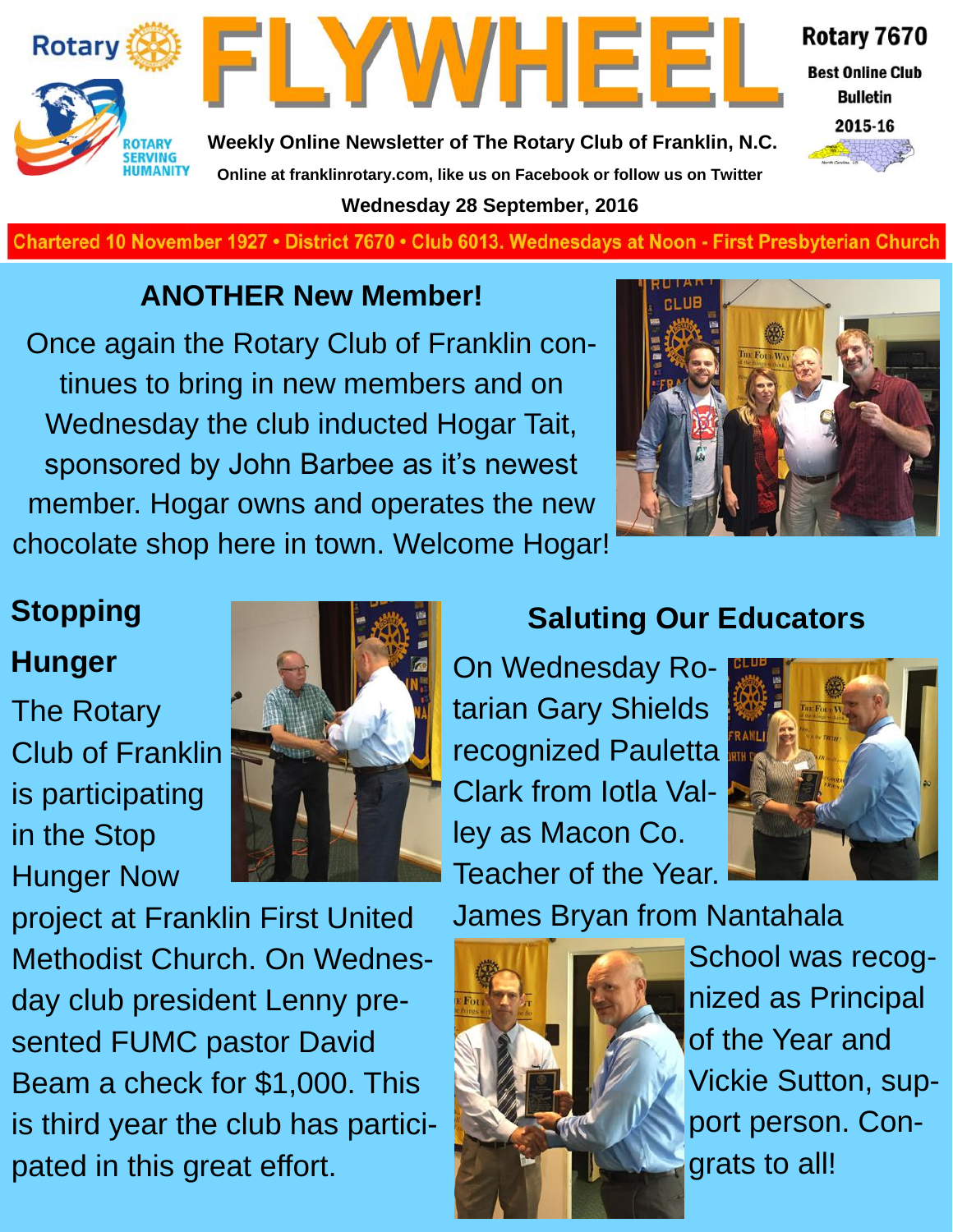



**Weekly Online Newsletter of The Rotary Club of Franklin, N.C. Online at franklinrotary.com, like us on Facebook or follow us on Twitter Wednesday 28 September, 2016**



**Charted November 29, 1927 • District 7670 • Club 6013 Wednesdays at Noon - First Presbyterian Church**

#### **4 Way Test..We Need YOU!**

Amy Manshack announced on Wednesday that the 4 Way Test will be getting underway Friday October 7th, the first of four Fridays in the fall. The test will run from 8a-



930. This is a great opportunity to make a difference in a young person's life. See Amy and sign up today.

## **Make Up Opportunity**

Our Club's Boy Scout Troop 202 is ready to move their gear from storage back into the basement of Slagle. The date has been moved to Thursday, 29 September, in the evening 530p-730p. We have a good number signed up but if you need a makeup heres a great way to do so. The scouts and parents will be there. Let's have a good showing of Rotarians. If you can help, please email or call Mike Norris – [miken@wayah.com](mailto:miken@wayah.com) – cell [828-421-5886.](tel:828-421-5886)

#### **Rotary Direct is Easy!**

### **We Packed Some Back Packs!!!**

This past Monday RC Members and Job Corps



representatives packed 500 back packs in about 1 hour at CareNet...wow! Thanks to all who participated. The next one will be the fourth Monday in October.

Foundation co-chair Mike Norris is stressing the importance and ease of contributing to the foundation through Rotary Direct. Go to rotary.org or see Mike if you would like to contribute through direct now! **We currently have 16 enrolled!**

**Rotary Service 10/5**



Greeter: Tommy Jenkins

Prayer/Pledge: Gary St. Arnauld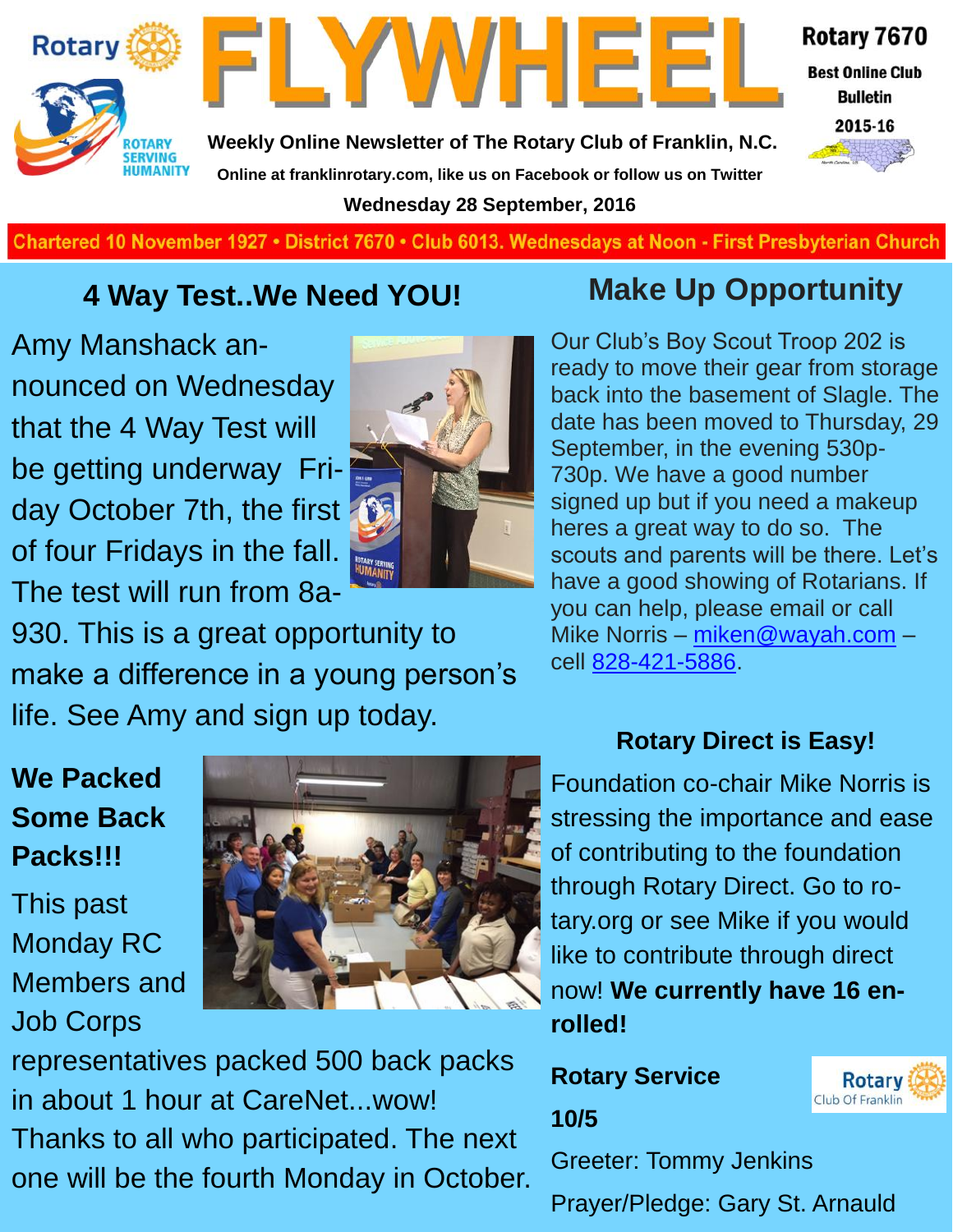

**Charted November 29, 1927 • District 7670 • Club 6013 Wednesdays at Noon - First Presbyterian Church**

## **Notes From the Top**

This week, Dennis Sanders met with me on the Peru Sanitation Project. He showed me some Rotary Magic and how projects can be built with small amounts of money coming from many sources. When our club first decided to move forward with the Peru Project, quite honestly I was afraid of just how much it would cost us. Of course I kept focused on the good it would do to provide a healthy



latrine to folks who had nothing. I can say that when you have a project that means so much to Rotarians, it is not hard getting folks involved. To date we have committed contributions from 8 different clubs excluding ours. While we still have some money to raise, I am confident we can do it.

On another note, you may have received an email from DG Dills about the survey done over the last 3 months. Many of you may have participated in it. There were 6 areas of focus, Service, Cost, Non-Service Time, Membership Changes, Diversity, and Public Image. I plan to open these up for discussion within our club at our next assembly. It is clear some of the things we do are vital to being Rotary, others may be because we have "always done it that way". As we get more young people into Rotary, we need to understand the pressures they face and find ways to fit Rotary into their lives.

It is an exciting time in our club. When clubs are shrinking, we continue to attract new members. Please welcome these new members and make them feel needed and engage them in projects. Welcome to our newest member – Hogar Tait.

See you next week! Lenny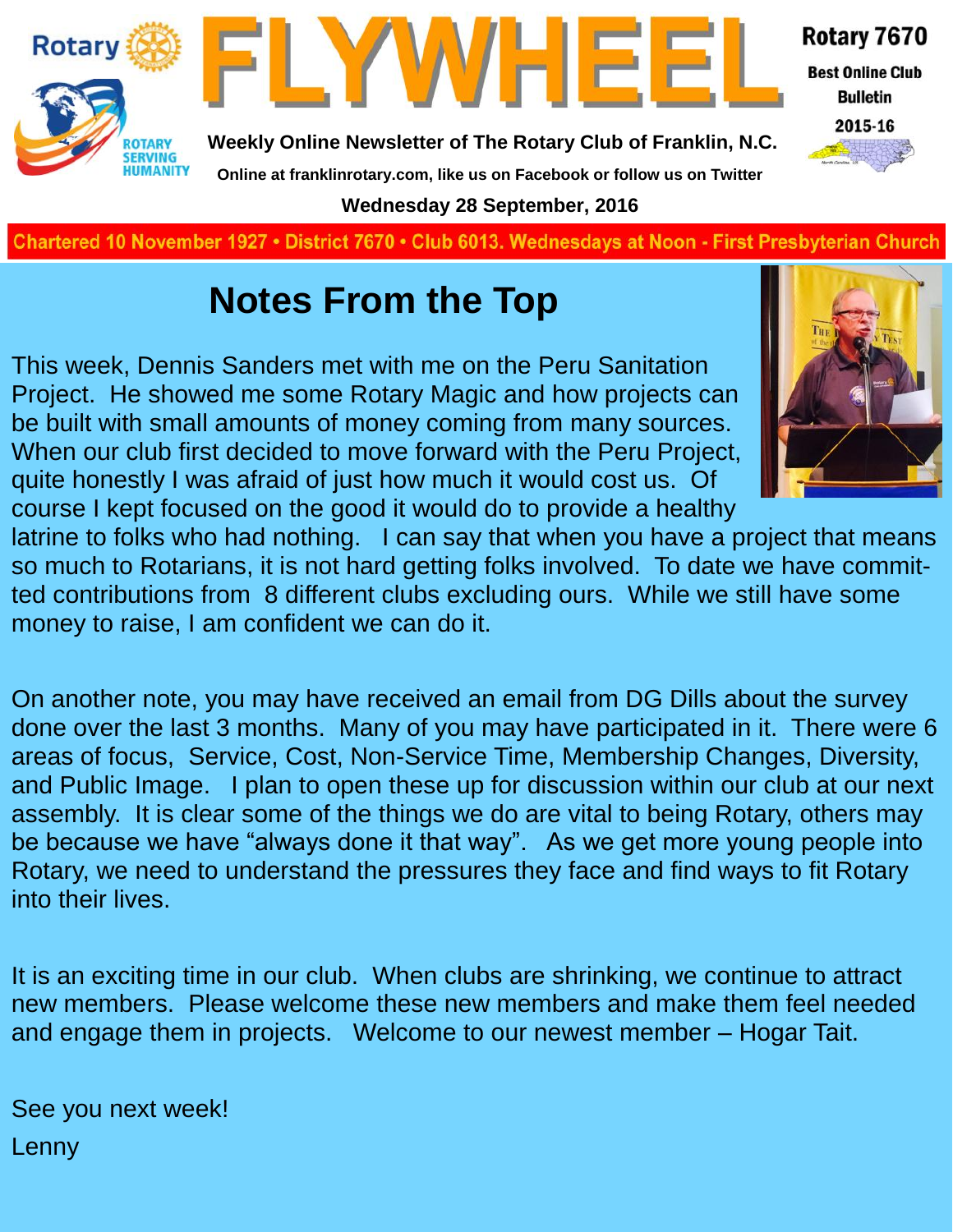



Rotary 7670

**Best Online Club Bulletin** 



**Weekly Online Newsletter of The Rotary Club of Franklin, N.C. Online at franklinrotary.com, like us on Facebook or follow us on Twitter Wednesday 28 September, 2016**

Chartered 10 November 1927 • District 7670 • Club 6013. Wednesdays at Noon - First Presbyterian Church

#### **You Still have a Good Opportunity to a LOW Registration Fee for the 2017 RI Convention in Atlanta**

This is a once in a lifetime opportunity. Cost of registration has gone up a little bit but you can still register for **ONLY \$340** until December15) Here's the link for registering for the convention…[www.riconvention.org/en/atlanta](http://www.riconvention.org/en/atlanta) **Also you need to hurry because hotel rooms in Atlanta are booking Fast!!!! Here is some additional incentives for registering NOW!…** You can still get \$65 re-imbursement AND earn a PHF for your club by registering the highest percentage of Rotarians in your club category size for the International Convention in Atlanta June 10-14, 2017 AND a PHF for registering the highest percentage of Rotarians in your club

category size for the Young Leaders and District Conference in Hickory April 28-30, 2017!!





DAD IS GOING TO BE SO HAPPY when he sees the gas tank full







**Finallymaking realistic mannerulne in** the men's department.